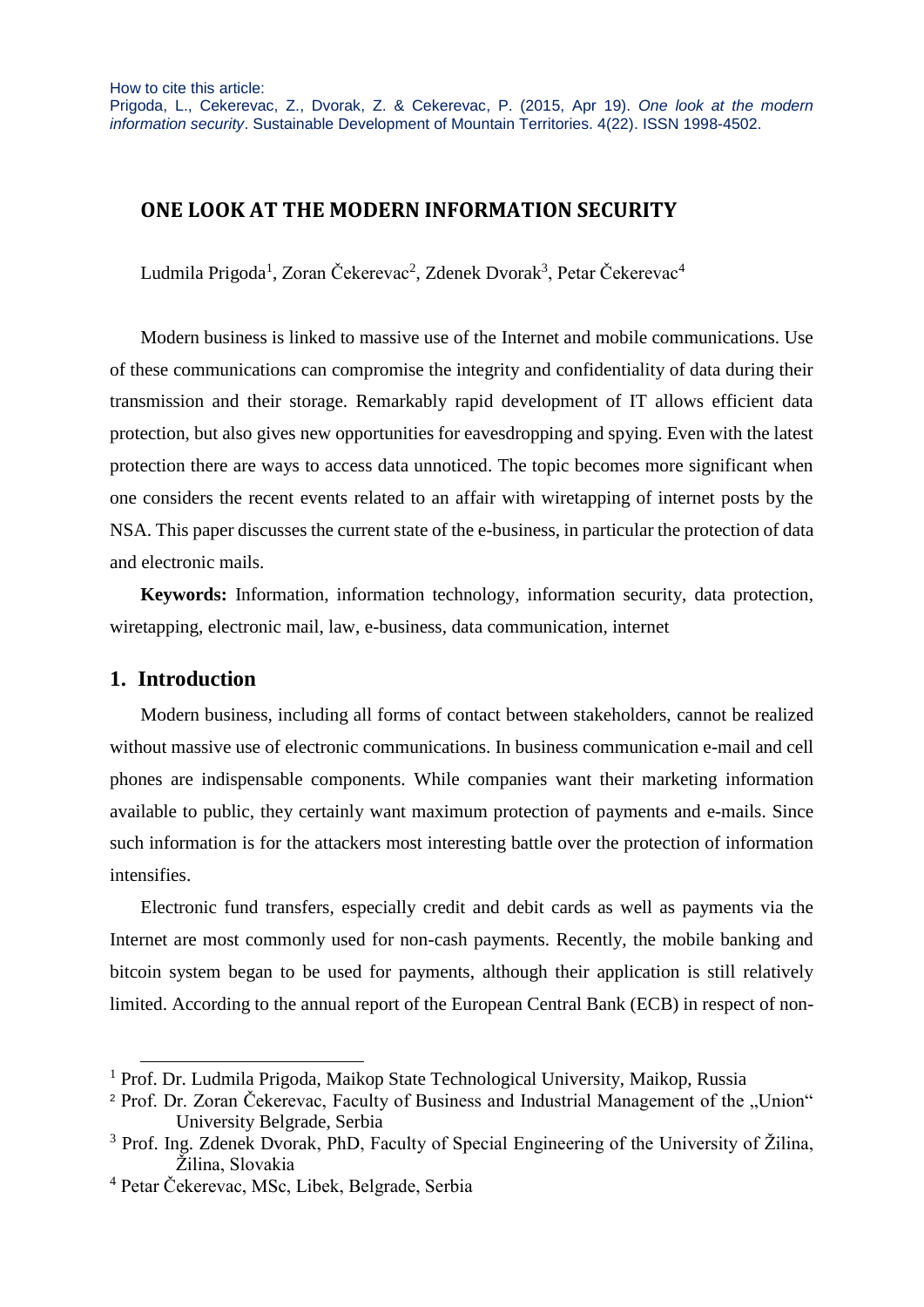cash payments, the credit card payment covered 41% of all transactions in 2011. (European Central Bank, Payment Statistics for 2011, 2012)

In 2012, the growth of non-cash payments in relation to the previous year was 4.2% and reached 95.5 billion EUR. Card payments reached 42%. (European Central Bank, 2013) In recent years, mobile banking has been rapidly growing. This growth is not evenly distributed, as can be seen on figure 1. The mobile banking is most common in Sub-Saharian Africa and involves mainly micro-payments provided by mobile providers.



*Fig. 1 Mobile financial accounts per 100,000 adults in June 2013 (Source: Groupe Speciale Mobile Association, World Bank* (Stevis & McGroarty, 2014)*)*

Banks have realized that mobile providers attract a large number of their clients and they are also beginning to get involved in this type of business. (Stevis & McGroarty, 2014)

According to the results of Osterman Research (Symantec, 2013), 74% of intellectual property of organizations resides in emails as a text or as an attachment. Based on the report of The Radicati Group, Inc. shown in Table 1 it can be seen that it is estimated that in 2013 little less than four billion e-mail accounts (addresses) were in use and that number will increase by over a billion new account over the next four years. About one quarter of all accounts are accounts that are used exclusively for business purposes. It is certain that a large number of private accounts is also used for business purposes.

|                                        | 2013  | 2014  | 2015  | 2016  | 2017  |
|----------------------------------------|-------|-------|-------|-------|-------|
| <b>Worldwide Email Accounts (in M)</b> | 3,899 | 4,116 | 4,353 | 4,626 | 4,920 |
| <b>Business Email Accounts (in M)</b>  | 0.929 | 0,974 | 1,022 | 1,078 | 1,138 |
| % Business Email Accounts              | 24%   | 24%   | 23%   | 23%   | 23%   |
| <b>Consumer Email Accounts (in M)</b>  | 2,970 | 3,142 | 3,331 | 3,548 | 3,782 |
| % Consumer Email Accounts              | 76%   | 76%   | 77%   | 77%   | 77%   |

*Table 1 Private and business e-mail accounts 2013-2017 (an estimation)*

*Source: Radicati & Levenstein* (2013)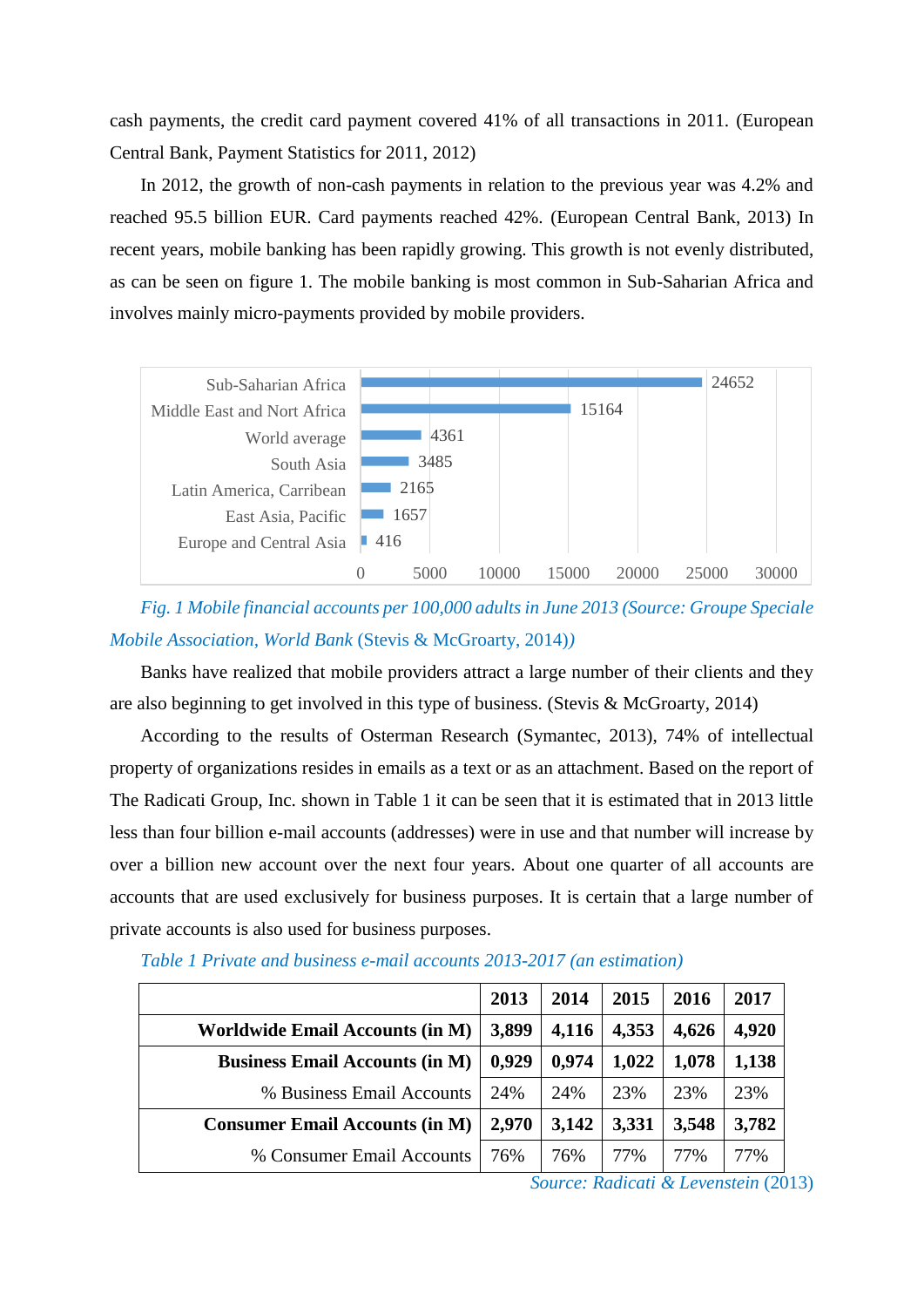Mobile communications are extremely popular, if not the most massive form of communication. It was expected that in early 2014 number of cell phone will surpass world's population (Betakit, 2013) (Pramis, 2013) Based on the statistical data of the World Bank (The World Bank, 2013) by number of mobile phones per 100 inhabitants, list leaders are Macao with 284, and Hong Kong (SAR, China), with 228. At the bottom of the list are Eritrea with 5.4, and Somalia with 6.7. Appropriate number of mobile phones in the United States is 98.1, in the UK 130.75, in Serbia 92.8, and in Germany 131.3.

In view of these data it is easy to perceive the wealth of information that is transmitted daily through communication channels. It is certain that many are interested in collecting data from the communication channel in order of their use or after use.

### **2. Facts**

Every user of the Internet, credit card or mobile phone could easily assume that in addition to being the service user, being at the same time an object of observation, but there are very few who were aware of the size and scope of resources of espionage of communications. A storm around email security and data circulated by e-mails was sharply raised in mid-2013. (Čekerevac, Čekerevac, & Vasiljević, 2013) Although it is believed that the application of a desktop computer, gateway encryption and transmission of electronic mail is safe even in the cloud, Edward Snowden (Snowden, 2013) showed that this was not the case, and that the electronic mails, and not only them, are actively monitored and intercepted. Based on The Guardian series "Glenn Greenwald on security and liberty" (Greenwald & MacAskill, 2013) National Security Agency (NSA) has direct access to the systems of Google, Facebook, Apple and other American Internet giants. In the top-secret document whose content was published by authors, NSA access was part of the previously undisclosed program called "Prism", which allows agencies to collect metadata, including browsing history, e-mail contents, file transfers, and live chats. For example: "for a telephone conversation, metadata would include the called number and the calling number as well as the duration of call". (NSA, 2009) Greewald and MacAskill (2013), they argue that the data were collected directly from major American internet service providers.

A favorable circumstance for attackers is rapid growth of smartphones. According to M. Rosenbach , L. Poitras, and H. Stark (2013), smartphones are possessed by more than 50% users in Germany, and two-thirds in UK. In USA, about 130 million users use smartphones. There are a variety of applications prepared for smartphones. According to Rosenbach (2013) there were more than 400,000 applications for iPhone, but it can also mean that there is the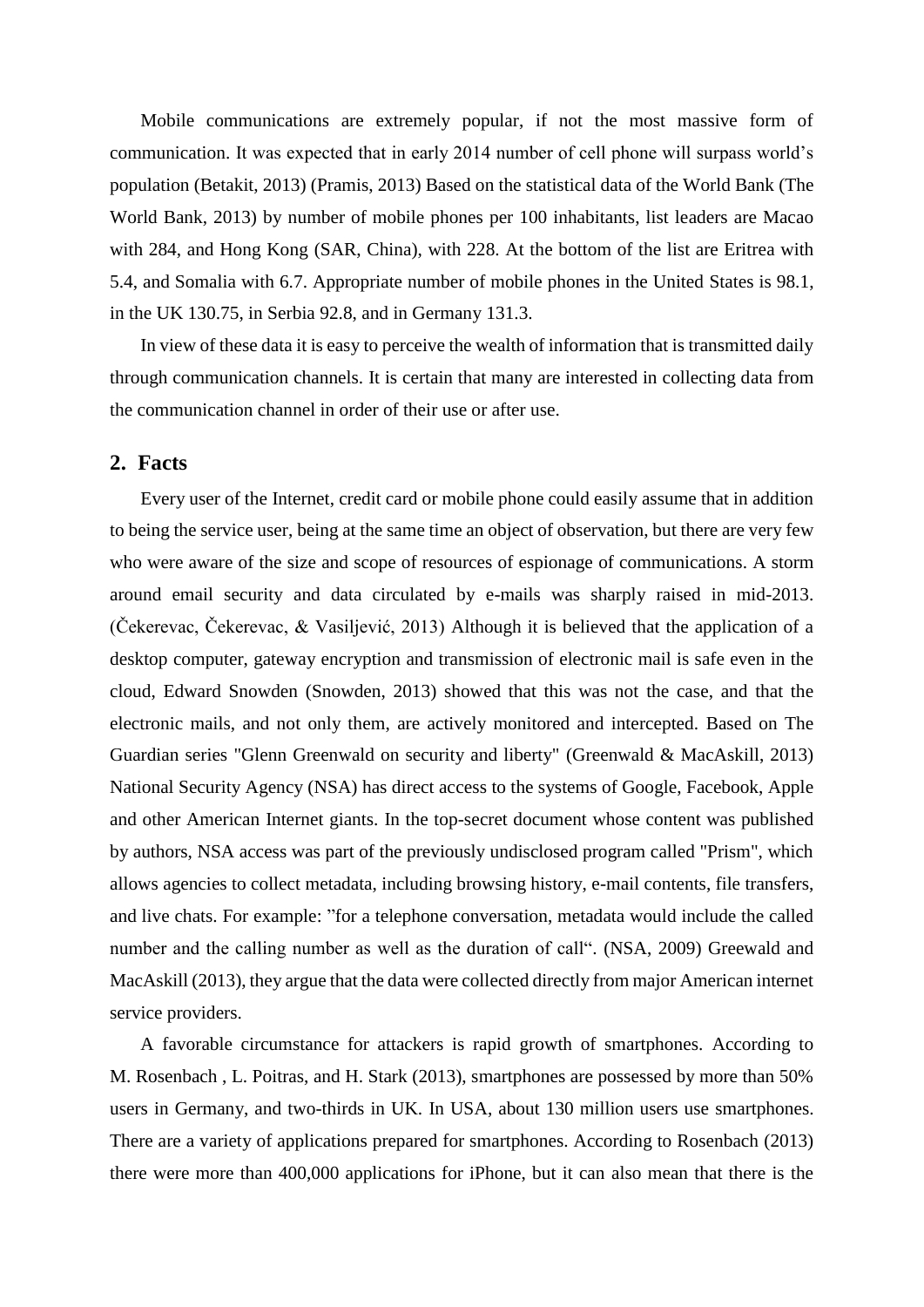same number of possible vulnerabilities. Smartphones as the data storage units, at the same time, are a goldmine, "for an agency like the NSA,…, combining in a single device almost all the information that would interest an intelligence agency: social contacts, details about the user's behavior and location, interests (through search terms, for example), photos and sometimes credit card numbers and passwords." (Rosenbach, Poitras, & Stark, 2013).

Electronic mail as an important collection of data is particularly interesting. In accordance with the 18 U. S. Code § 2703 a distinction is made between the various e-mail messages depending on their age. 180 days rule is applied. This is explained in detail in A User's Guide to the Stored Communications Act - And a Legislator's Guide to Amending It (Kerr, 2004), but it is important to note that "If an unopened email has been in storage for 180 days or less, the government must obtain a search warrant." and "If a communication has been in storage for more than 180 days or is held 'solely for the purpose of providing storage or computer processing services' the government can use a search warrant, or, alternatively, a subpoena or a 'specific and articulable facts' court order (called a 2703(d) order) combined with prior notice to compel disclosure. Prior notice can be delayed for up to 90 days if it would jeopardize an investigation. Historically, opened or downloaded email held for 180 days or less has fallen in this category, on the grounds that it is held 'solely for the purpose of storage.'" (Kerr, 2004)

The legal basis for the collection of data lies in USA Patriot Act (2001), Protect America Act of 2007 (2007), Foreign Intelligence Surveillance Act of 1978 Amendments Act of 2008 (2008), 18 U.S. Code § 2701 - Unlawful access to stored communications (2701, 2012), 18 U.S. Code § 2703 - Required disclosure of customer communications or records (18 U.S.C. 2703, 2012), and others.

### **3. Company Information security and modern challenges**

The use of Internet provides a lot of advantages and cost-savings to every company, but at the same time it brings significant care about data security. When the information is within company's LAN, data are safe, but almost every LAN is connected to the Internet, and employees hardly resist not to use company's computers to connect to different social media. Allowing interactive access to their partners or even customers, companies make their document to be Internet friendly, but this also facilitates the task of potential attackers. Modern way of doing business implies growing outsourcing and its influence. There are also numerous laws which need to be incorporated in everyday's functioning of a company. They help company to protect itself, but also to avoid to be penalized through litigations in the courts of law. Some of them are listed in the article of A. Oloko (2011). In the modern age it is hard to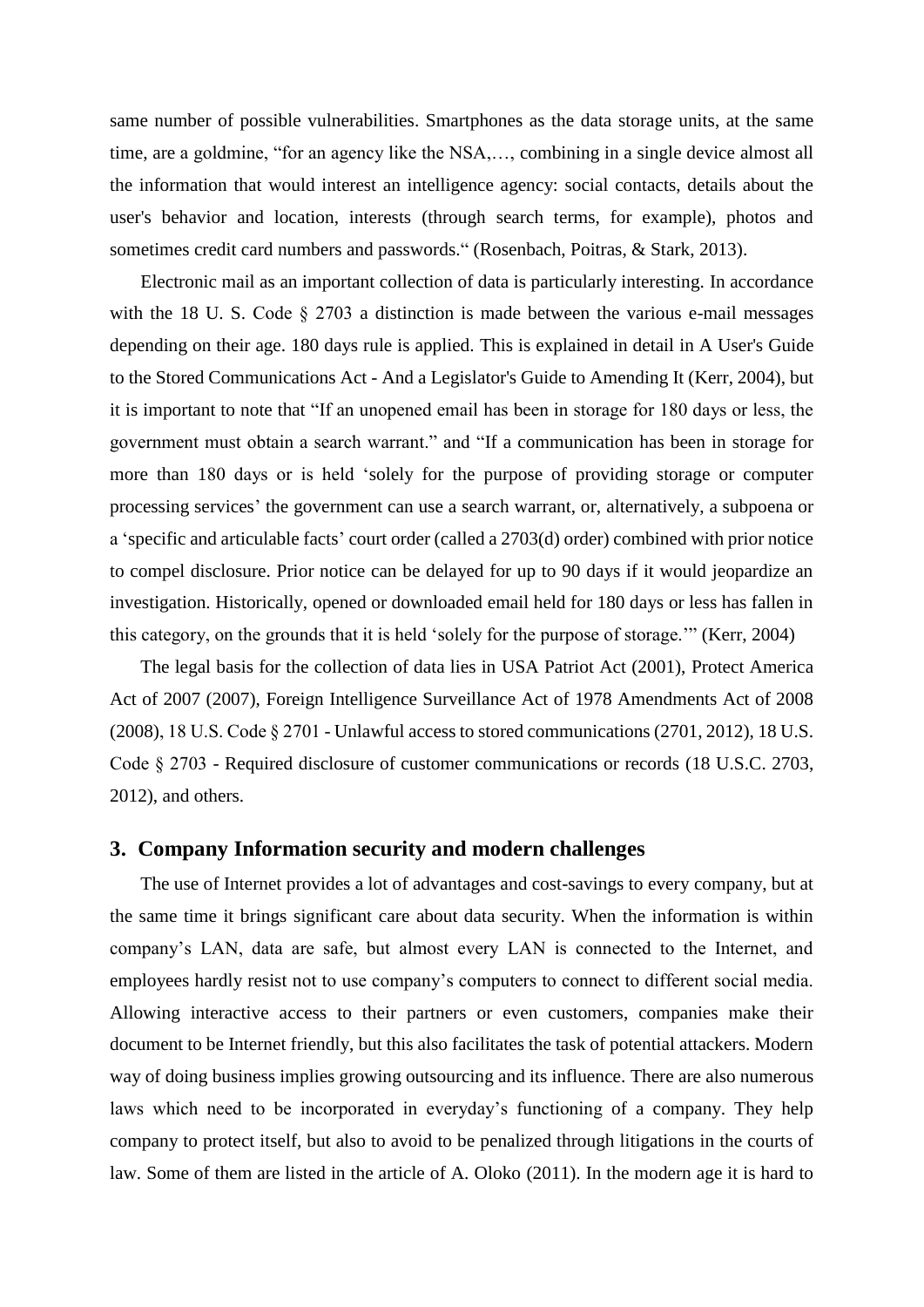determine all possible attacks to the company information system, from Trojan horses, viruses, warms, adware, spyware, rootkits, and backdoors, up to user errors.

To minimize risks a company should create (and use) information security policies. They are essential to secure business, and the company should create a "security culture", which means that policies needs to be distributed to employees and fully explained to them. W. Deutsch (2014) suggests six security policies:

1. Internet usage

4. PDA/mobile device security

2. Email/social networking

5. Visitor management

3. Key control

6. Non-disclosure agreement

He gives quick guide to procedure creation, and also suggests that "key to creating effective policies is to make sure that they are clear, and as easy to comply with as possible. Policies that are overly complicated only encourage people to bypass the system." S. M. Heathfield (2014) highlights that: "Voice mail, email, and Internet usage assigned to an employee's computer or telephone extensions are solely for the purpose of conducting Company business." In this light one should consider a software access procedures, Internet, email and social media usage. Each employee should pay a special attention to the fact that all his communications sent via company email or stored on company devices are company propriety.

In order to protect its resources, the company must use all available means. There is no sufficient level of protection, as the situation changes daily. According to MAAWG research (Ipsos, 2010), 33% German email users describes itself as "an expert" or "very experienced", in the U.K. (22%), the U.S. (21%), Spain (19%), and 8% in France. As it can be seen, there are significant differences between countries, but also between young and elderly persons. The same analysis was conducted about content of emails and user behavior when faced to spam messages. More than four of ten said that they opened email although the mail looks like spam, and not opened only. Around 20% opened spam emails or/and clicked on link in spam message. This risky approach is more common for young population of users. On the other side, according to the same source, around 60% (in average) of users believe that their computers were affected by viruses, but less than half were informed about meaning of the word "bot", although 84% were aware about bot concept. Two-thirds think that for their protection ISPs should be responsible. More than one half believes to anti-virus software companies, but a bit less than one half is aware of their own responsibility.

What a company or single user can do to protect data and privacy? First of all, hardware and/or software firewall should be installed to prevent hackers, viruses, or worms attacks. It is to recommend that anti-virus software has its firewall. Each computer should be clean, without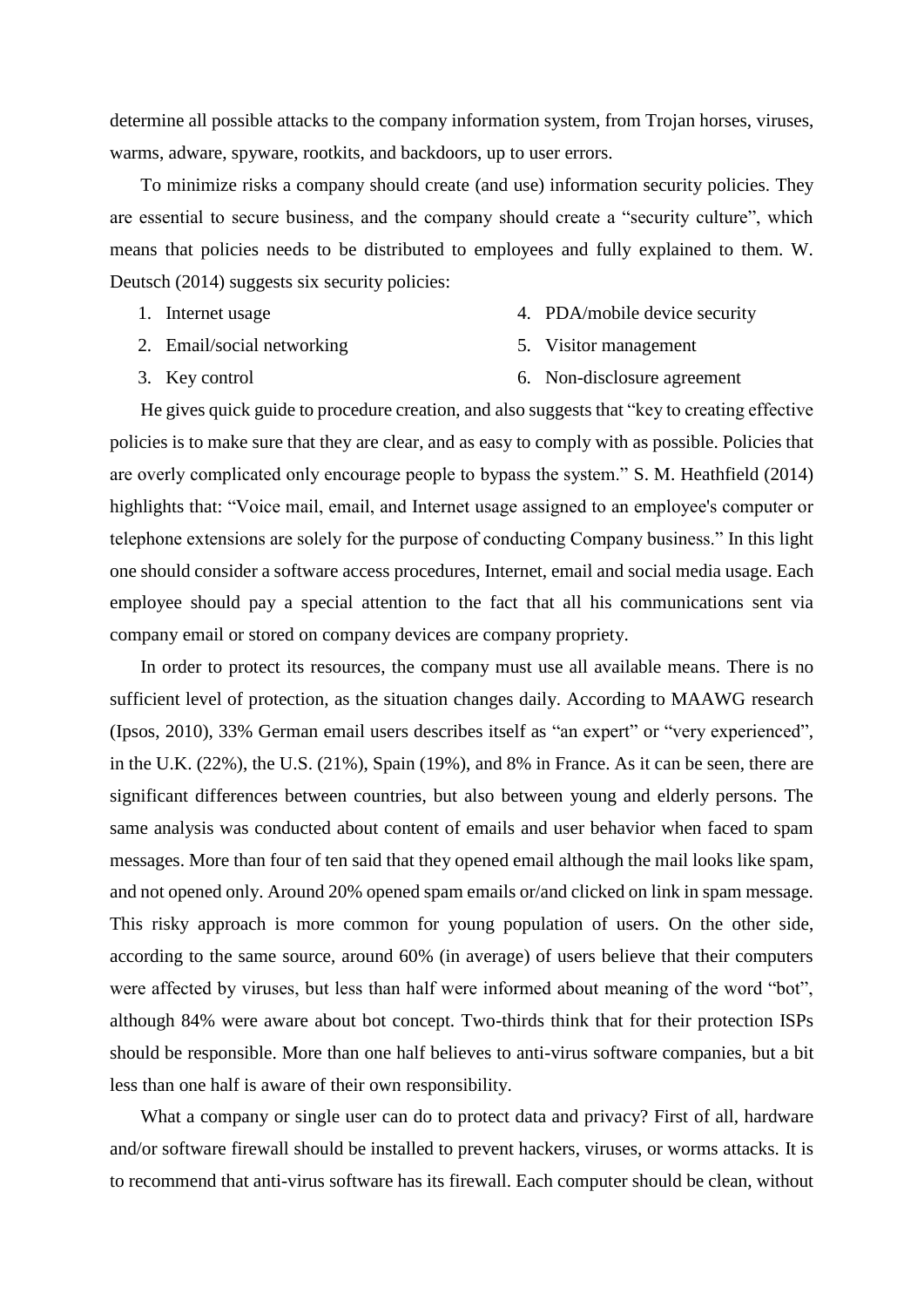unnecessary programs and applications, and each installed software should be kept up to date. Each computer should have its own anti-malware software, with at least daily scanning. Special attention should be paid to Wi-Fi and smartphones. Wi-Fi connections must be secured at least using WPA2. It is recommended that for financial transactions one separate computer is used. It should be wired connected to the network, and powered up only while it is used for making transactions. For e-mails use of encryption is recommended, including S/MIME (Secure/Multipurpose Internet Mail Extensions) or OpenPGP as it is explained in (Čekerevac, Dvorak, & Čekerevac, 2014).

All explained measures can reduce the risk from hacking by common hackers, but if the company or even the single user is of great interest to someone (or to the government), there is little chance that one can resist such attacks. How deep eavesdropping can go is explained in B. Gellman article (2013)

What is to expect? In the near future new EU General Data Protection Regulation is to be expected. Its draft was published in January 2012, and till now it got around one hundred amendments. Though the regulation should be implemented in 2015, it is known that it will affect EU business including cloud computing providers. The new regulation "requires data controllers (enterprises that own the data) and data processors (such as cloud providers and datacentre hosting companies) to share the liability for data breaches and violations of the law." (Venkatraman, 2014) Problem is that only a few cloud service providers are prepared for the upcoming regulation.

#### **4. Conclusions**

Based on the presented analysis it can be concluded that the issue of data security of business enterprises and individuals is becoming more and more important. It is (and will be) very difficult to determine all threats, and thus all the harder to know which measures to undertake to secure data. Many of non US companies and single users will try to avoid use of Internet servers located in the US because of controversial rules in domain of Internet privacy. Also, use of the European servers will not guaranty privacy, because all governments have the same needs in data collecting. As users move away from VPNs, they will be exposed to more security risks. Operating systems will be changed aiming to provide more security, but generally it could be noticed that none of them give more security then old Unix. The main security treats are caused by software bugs. Security tools, including anti-malware, anti-virus, …, firewalls, they become more intelligent and useful, but they are still not reliable enough to satisfy users. They help in a lot of cases, but certain amount of actions are in wrong direction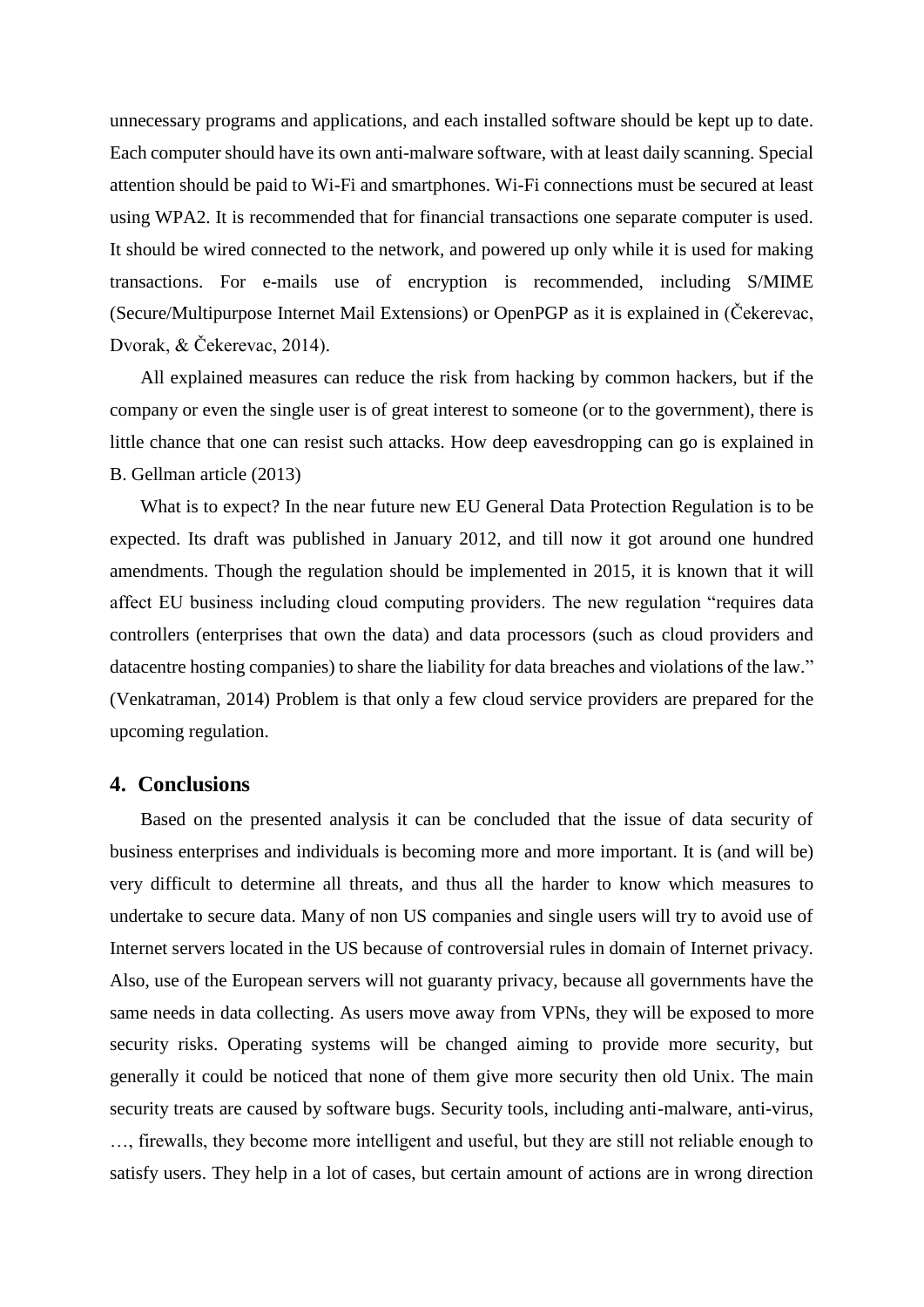and make the use of computer uncomfortable. The main hope for ensuring data protection is cryptography. Today's encrypted messages are generally safe and practically it is uneconomic to decipher them because it takes too much CPU time. Over time, the hardware will become faster and it is likely that it will be necessary to increase the key length. But, sending and receiving encrypted messages is not so comfortable. Users need to exchange their private keys before transaction, and there is also a possibility of "the man in the middle" attacks. It seems that it is still best to take a thick book and create own encryption code, or very important information deliver in person. Any other information that travel through the Internet should be regarded as if it was withheld on the bulletin board that can never be erased.

### **Works Cited**

- 18 U.S.C. 2703. (2012, 01 03). *18 U.S. Code § 2703 - Required disclosure of customer communications or records.* Retrieved from GPO: http://www.gpo.gov/fdsys/granule/USCODE-2011 title18/USCODE-2011-title18-partI-chap121-sec2703
- 2701, 1. U. (2012, 01 03). *18 U.S. Code § 2701 - Unlawful access to stored communications.* Retrieved from Cornell University Law School: http://www.gpo.gov/fdsys/granule/USCODE-2011 title18/USCODE-2011-title18-partI-chap121-sec2701
- Betakit. (2013, 10 29). *Number of cell phone plans expected to surpass world's population in early 2014.* Retrieved from Betakit: http://www.betakit.com/number-of-cell-phone-plans-expected-tosurpass-worlds-population-in-early-2014/
- Čekerevac, Z., Čekerevac, P., & Vasiljević, J. (2013, 09 07). *Internet safety of SMEs regarding the security of electronic mail.* Retrieved 09 19, 2013, from FBIM Transactions: http://www.meste.org/fbim/fbim\_srpski/FBIM\_najava/III\_Cekerevac.pdf
- Čekerevac, Z., Dvorak, Z., & Čekerevac, P. (2014). Internet safety of SMEs and e-mail protection in the light of recent revelations about espionage of internet communication system. *10*.
- Deutsch, W. (2014). *6 Security Policies You Need.* Retrieved 08 18, 2014, from About.com: http://bizsecurity.about.com/od/creatingpolicies/a/6\_policies.htm
- European Central Bank. (2012, 09 10). *Payment Statistics for 2011.* Retrieved 12 02, 2013, from European Central Bank: http://www.ecb.europa.eu/press/pr/date/2012/html/pr120910.en.html
- European Central Bank. (2013, 09 19). *Payment statistics for 2012.* Retrieved from European Central Bank: http://www.ecb.europa.eu/press/pr/date/2013/html/pr130910.en.html
- FISA. (2008, 07 09). *H.R. 6304(110th): FISA Amendments Act of 2008.* Retrieved from govtrack.us: https://www.govtrack.us/congress/bills/110/hr6304/text
- Gellman, B. (2013, 10 30). *NSA infiltrates links to Yahoo, Google data centers worldwide, Snowden documents say.* Retrieved from The Washington Post: http://www.washingtonpost.com/world/national-security/nsa-infiltrates-links-to-yahoo-googledata-centers-worldwide-snowden-documents-say/2013/10/30/e51d661e-4166-11e3-8b74 d89d714ca4dd\_story.html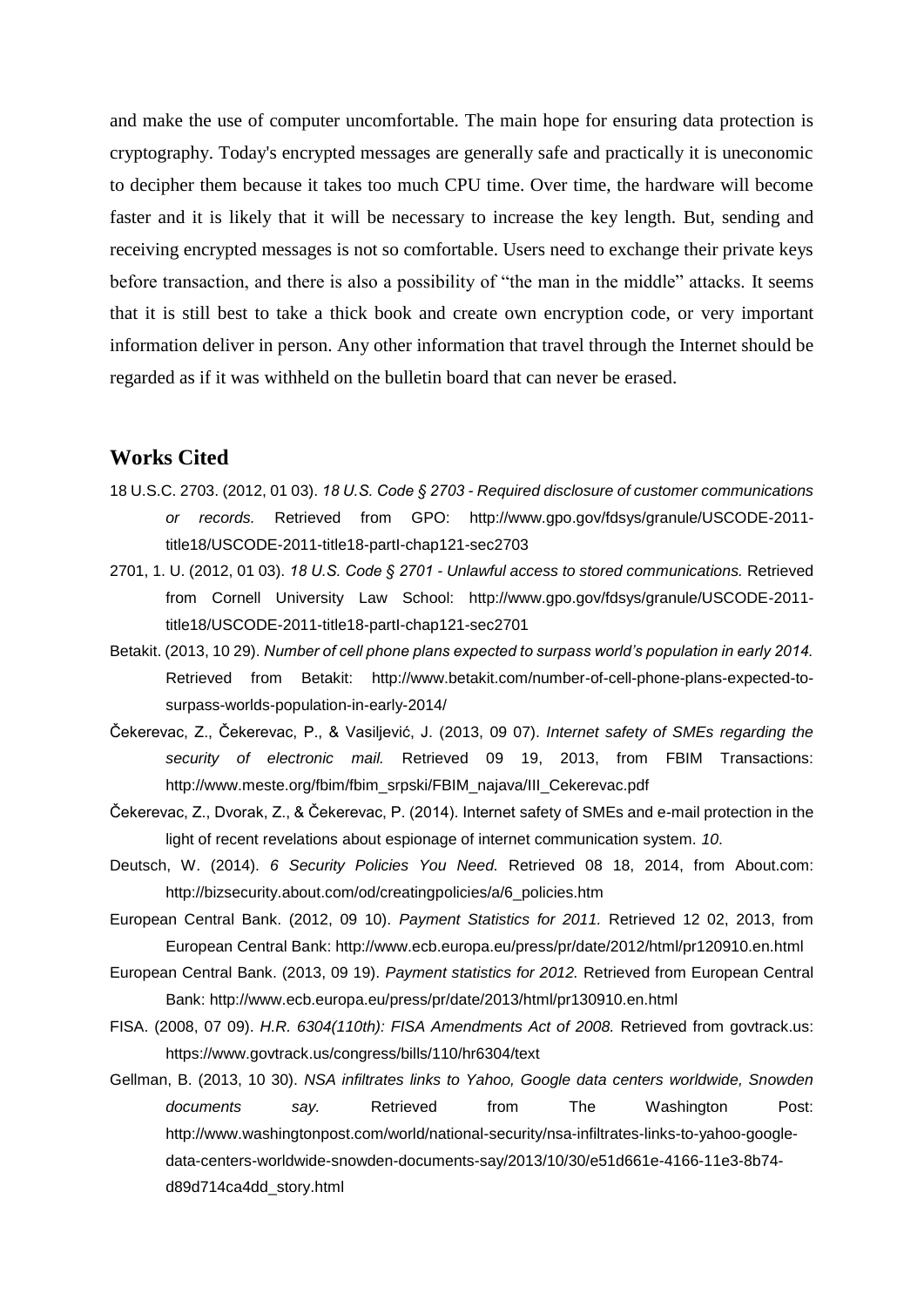- Greenwald, G., & MacAskill, E. (2013, 06 07). NSA Prism program taps in to user data of Apple, Google and others. *The Guardian*. Retrieved 08 04, 2013, from http://www.theguardian.com/world/2013/jun/06/us-tech-giants-nsa-data
- Heathfield, S. M. (2014). *Internet and Email Policy.* Retrieved from about money: http://humanresources.about.com/od/policiesandsamples1/a/email\_policy.htm
- Ipsos. (2010, 03). *Key Findings of the 2010 MAAWG Email Security Awareness and Usage Survey.* Retrieved from M3AAWG: http://www.maawg.org/system/files/2010\_MAAWG-Consumer\_Survey\_Key\_Findings.pdf
- Kerr, O. S. (2004, 10 20). A User's Guide to the Stored Communications Act And a Legislator's Guide to Amending It. *George Washington Law Review, 72*(6), 1-41. Retrieved from http://ssrn.com/abstract=421860
- NSA. (2009, 03 24). *NSA inspector general report on email and internet data collection under Stellar Wind – full document.* Retrieved from theguardian: http://www.theguardian.com/world/interactive/2013/jun/27/nsa-inspector-general-reportdocument-data-collection
- Oloko, A. (2011, 12 15). *Information Security in the Enterprise and Modern Challenges .* Retrieved from dataversity.net: http://www.dataversity.net/information-security-in-the-enterprise-and-modernchallenges/
- PAA. (2007, 08 05). *Protect America Act of 2007.* Retrieved from U.S. Government Printing Office: http://www.gpo.gov/fdsys/pkg/PLAW-110publ55/html/PLAW-110publ55.htm
- Pramis, J. (2013, 02 28). *Number of mobile phones to exceed world population by 2014.* Retrieved from Digital trends: http://www.digitaltrends.com/mobile/mobile-phone-world-population-2014/
- Radicati, S., & Levenstein, J. (2013, 04). *Email Statistics Report, 2013-2017.* Retrieved from The Radicati Group, Inc.: http://www.radicati.com/wp/wp-content/uploads/2013/04/Email-Statistics-Report-2013-2017-Executive-Summary.pdf
- Rosenbach, M., Poitras, L., & Stark, H. (2013, 09 09). *iSpy: How the NSA Accesses Smartphone Data.* Retrieved from SpiegelOnline: http://www.spiegel.de/international/world/how-the-nsa-spies-onsmartphones-including-the-blackberry-a-921161.html
- Snowden, E. (2013, 06 23). *Edward Snowden News*. Retrieved from Edward Snowden News: http://edward-snowden.net/category/edward-snowden/
- Stevis, M., & McGroarty, P. (2014, 08 15). Banks Vie for a Piece of Africa's Mobile Banking Market. *The Wall Street Journal*. Retrieved from http://online.wsj.com/articles/banks-vie-for-a-piece-ofafricas-mobile-banking-market-1408122166
- Symantec. (2013, 03 13). *Symantec Encryption Solutions for Email, Powered by PGP Technology.* Retrieved 08 01, 2013, from Symantec: http://www.symantec.com/content/en/us/enterprise/fact\_sheets/b-encryption-solutions-foremail.pdf
- The World Bank. (2013). *Mobile cellular subscriptions (per 100 people).* Retrieved from The World Bank: http://data.worldbank.org/indicator/IT.CEL.SETS.P2